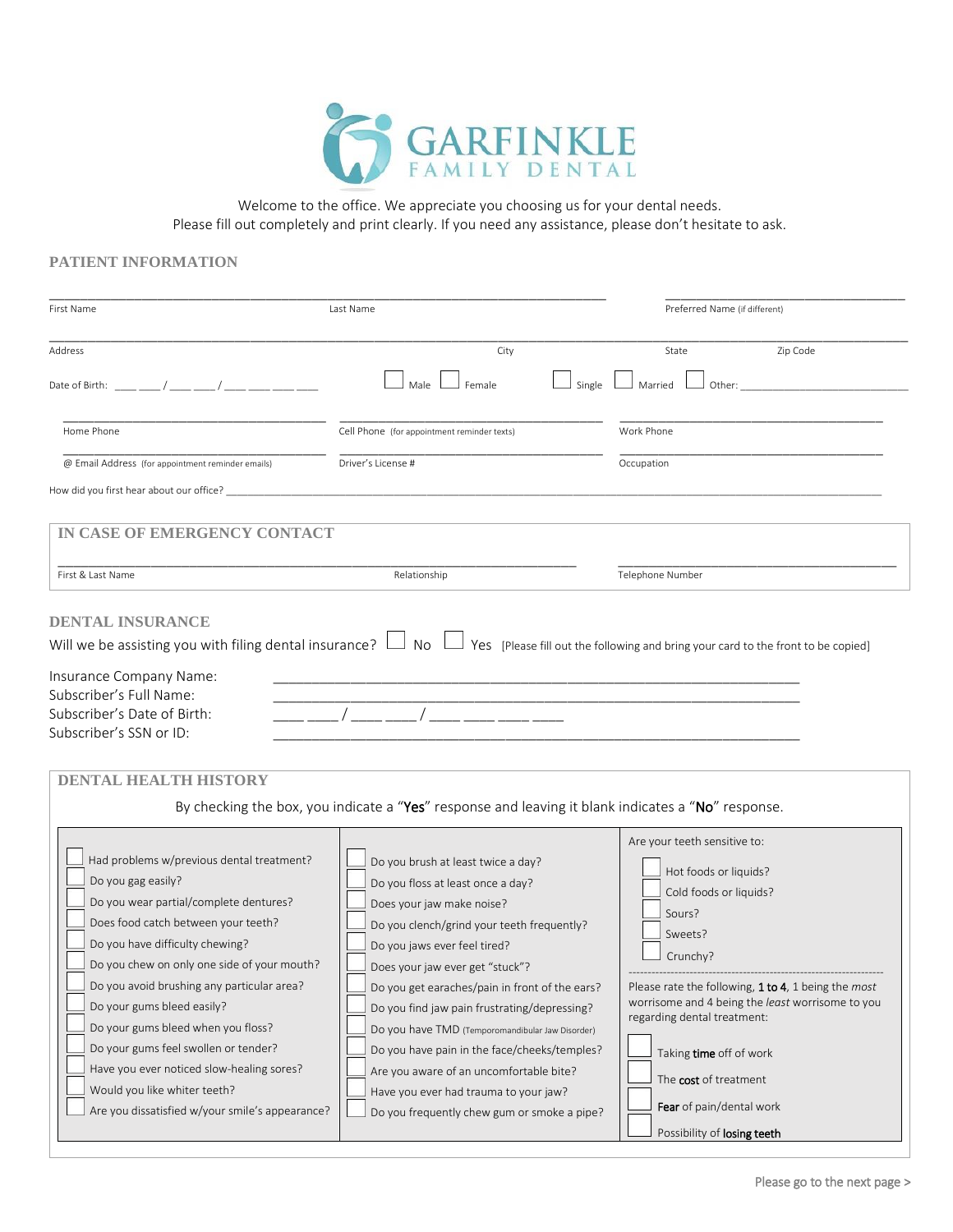

## **MEDICAL HEALTH HISTORY**

Do you have, or have you ever had any of the following? By checking the box, you indicate a "Yes" response and leaving it blank indicates a "No" response.

| Anemia<br>Arthritis<br>Artificial Joints<br>Asthma<br><b>Blood Disease</b><br><b>Bone/Joint Problems</b><br>Cancer<br><b>Diabetes</b><br><b>Dizziness</b><br>Easily Bruise<br>Epilepsy<br><b>Excessive Bleeding</b><br>Fainting<br>Glaucoma | Head Injury<br>Headaches (Frequent/Severe)<br><b>Heart Disease</b><br><b>Heart Murmur</b><br>Hepatitis (A, B or C)<br>High Blood Pressure<br>HIV (Human Immunodeficiency Virus)<br>HPV (Human Papillomavirus)<br>Jaundice<br>Kidney Disease<br>Liver Disease<br>Mental Disorder(s)<br>Nervous Disorders<br>Pacemaker | <b>Radiation Treatment</b><br><b>Respiratory Problems</b><br><b>Rheumatic Fever</b><br>Rheumatism<br>Seizures<br>Sinus Problems<br><b>Stomach Problems</b><br>Stroke<br>Thyroid Problems<br>Tuberculosis<br>Tumors<br>Ulcers<br><b>Venereal Disease</b> |
|---------------------------------------------------------------------------------------------------------------------------------------------------------------------------------------------------------------------------------------------|----------------------------------------------------------------------------------------------------------------------------------------------------------------------------------------------------------------------------------------------------------------------------------------------------------------------|---------------------------------------------------------------------------------------------------------------------------------------------------------------------------------------------------------------------------------------------------------|
| Premedication required by a physician<br>History of drug/alcohol abuse<br>History of tobacco use<br>How long has it been since your last dental checkup?                                                                                    | WOMEN: Are you pregnant, trying to conceive or nursing<br>WOMEN: Are you taking any form on contraceptive<br>WOMEN: Have you reached menopause                                                                                                                                                                       |                                                                                                                                                                                                                                                         |
| Please List Any Allergies:<br>None<br>Latex or other rubber(s)                                                                                                                                                                              | Aspirin, Acetaminophen or Ibuprofen<br>Codeine, Demerol or other narcotics<br>Sulfa Drugs                                                                                                                                                                                                                            | Local Anesthetics ("Novocaine")<br>Penicillin, Amoxicillin or other antibiotics<br>Reaction to Metals                                                                                                                                                   |
| Please List Any Current Medications:                                                                                                                                                                                                        | None                                                                                                                                                                                                                                                                                                                 |                                                                                                                                                                                                                                                         |
| Are you currently under the ongoing care of a physician (for more than routine checkups)? $\Box$ No $\Box$ Yes                                                                                                                              |                                                                                                                                                                                                                                                                                                                      |                                                                                                                                                                                                                                                         |
| If you chose Yes, please provide their name and phone number:                                                                                                                                                                               |                                                                                                                                                                                                                                                                                                                      |                                                                                                                                                                                                                                                         |

Please note you will be asked each visit if there has been any changes or additions to this medical history, and it is imperative you let us know if anything changes so we can continue to provide you the most comprehensive dental care. Please go to the next page >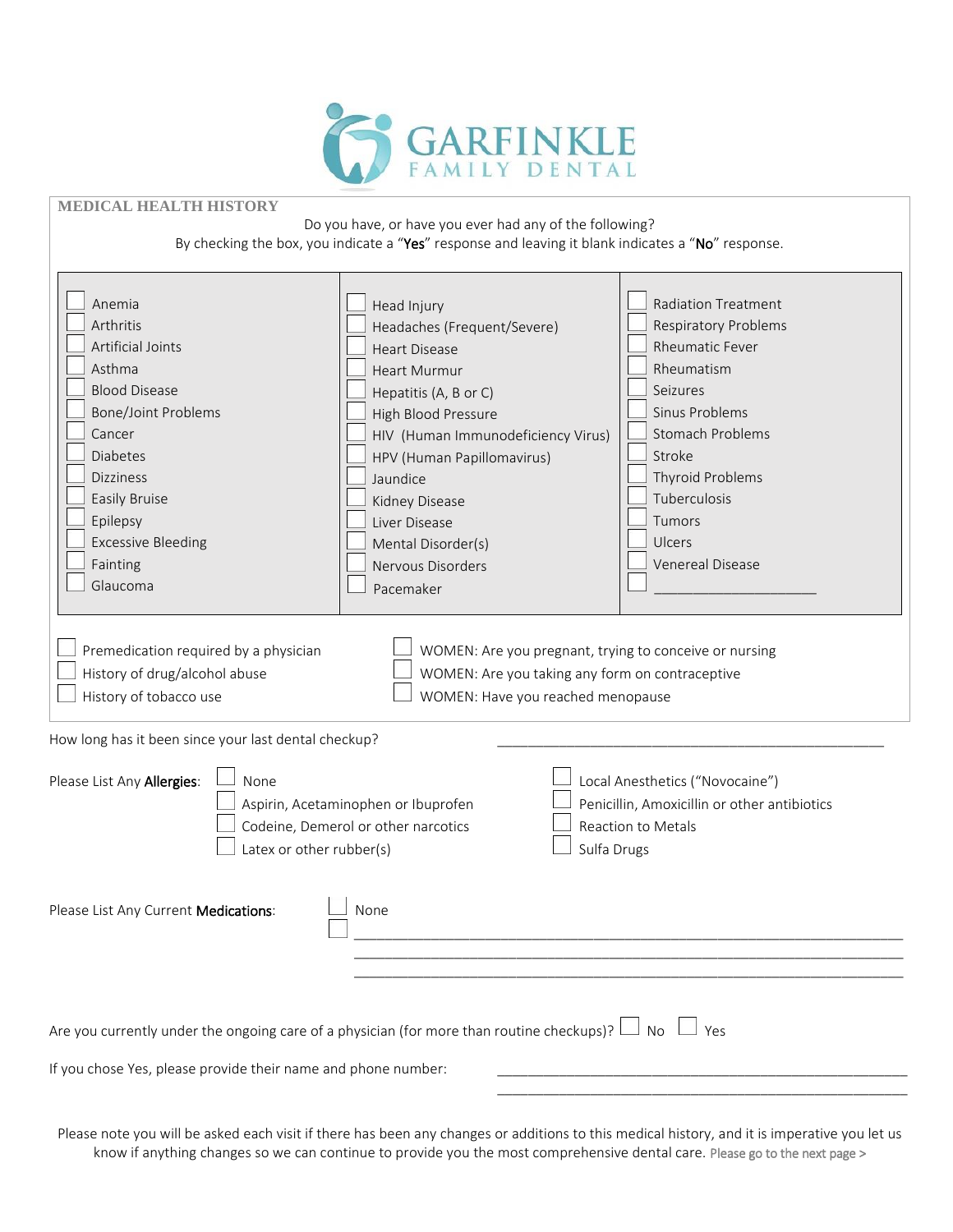

Dear Newest Member of the Garfinkle Dental Family,

Thank you for selecting us as your dental health care provider, we are very happy to have you as a new patient! At Garfinkle Family Dental, we take a lot of pride in meeting and exceeding our patients' needs. This keeps us very busy, so we do require each new patient read and understand the following office policies. If you have any questions/concerns, please do not hesitate to ask our Office Manager.

As a condition of your treatment by this office, financial arrangements must be made in advance and the required payment is due the date the services are started. The practice depends upon reimbursement from the patient for the costs incurred in their care and the financial responsibility on the part of each patient must be determined before treatment is provided. For your convenience, we accept cash, check, Visa, MasterCard, Discover, American Express and Care Credit Healthcare Financing. Any returned checks will have an additional \$25.00 fee.

As a courtesy for our patients who carry dental insurance, we will verify your eligibility and file claims on your behalf. This means you will only be responsible for estimated co-payments for your visits and we will bill and accept payment from your insurance company. We need you to understand that due to insurance guidelines, it is impossible for us to estimate your dental coverage at 100% accuracy until we become more familiar with your policy. Any treatment estimate we provided is exactly that, an estimate. Although we surely do our best to be as precise as possible, any balance that remains after your insurance does or does not pay is ultimately your responsibility. Any balance remaining must be paid in full within 45 days. Balances older than 90 days are subject to additional collections fees. We understand financial difficulties may affect timely payment of your balance, so we encourage you to communicate such problems to us so that we can assist you in the management of your account.

This office utilizes both text and email in addition to reminder and confirmation phone calls. If you provide us with either a cell phone number or email and signing below, you are granting us permission to contact you via these methods for appointment reminders/confirmations. We do not share, sell or distribute any of your information without your prior knowledge and/or consent. (See our Privacy Practices for details on how we protect your information).

Check this box if you DO NOT want to receive appointment reminder emails (two weeks prior to appointment).

Check this box if you DO NOT want to receive appointment reminder text messages (one business day before appointment).

Again, because we want to best serve our patients, we adhere to a strict policy regarding no-show and failed appointments. We consider an appointment "*failed*" if enough notice is not given so we can fill the appointment time with another patient in need. That being said, *we require at least two business days' notice* to change or cancel a scheduled appointment. Each and every team member takes time to prepare for each and every appointment. We're sure you understand that when you fail an appointment that has been set aside specifically for you, it not only hurts the office but other patients who could have been seen at that time. We reserve the right to charge a **\$50** failed appointment fee for these instances.

## I have read the above policies, conditions of treatment and payment guidelines and agree to abide by them:

\_\_\_\_\_\_\_\_\_\_\_\_\_\_\_\_\_\_\_\_\_\_\_\_\_\_\_\_\_\_\_\_\_\_\_\_\_\_\_\_\_\_\_\_\_\_\_\_\_\_\_\_\_\_\_\_\_\_\_\_\_\_\_\_\_\_\_\_\_\_\_\_\_\_\_\_\_\_\_\_ \_\_\_\_\_\_\_\_\_\_\_\_\_\_\_\_\_\_\_ Print Name Date